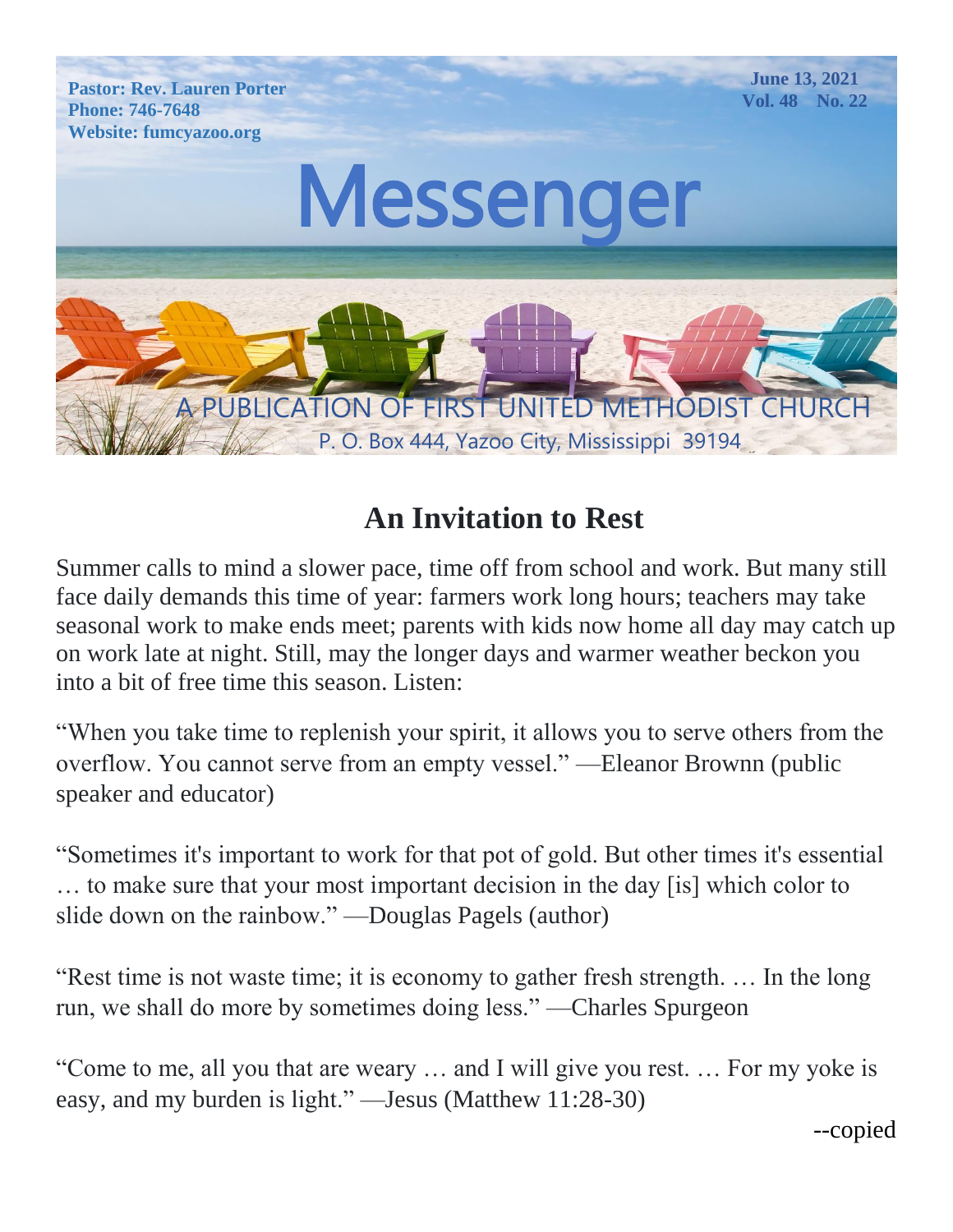

 $\overline{\text{GIMD} + \text{V}}$  ,  $\overline{\text{HIMD}}$  42  $\frac{90}{100}$   $\frac{1}{2}$   $\frac{1}{2}$  $1.00$  a.m. Come AZ U N Service  $11.00 \times w$ . Two different Wording Stream Worship Stream Wording Stream Wording Stream World Stream Wording Stream World Stream World Stream World Stream World Stream World Stream World Stream World Stream World Stream Wor **Monday, 11.00 a.m. Manufolia** *MONINA V<sub>L</sub> THE MEMORIAL DAY-OFFICE CALCULATION* WONDAT, JUNE 14 *P-12 HOOH INCHIOUIST IVE* **WEDNESDAT, JUNE IV SATURDAY, HARR 10** 941 UNDAT, JUINE 19 9:00 a.m. C<br>
9:50 a.m. S<br>
11:00 a.m. I<br>
11:00 a.m. L<br> **MONDAY,**<br>
9-12 noon<br> **WEDNESD**<br>
6:00 p.m. C<br> **SATURDA'**<br>
9-12 noon<br>
17. Lackey S<br>
15. Mr. & M<br>
16. Mr. & M<br>
Mr. & M<br>
Mr. & M **SUNDAY, JUNE 13** 9:00 a.m. Come AZ U R Service 9:50 a.m. Sunday School 11:00 a.m. Traditional Worship Service 11:00 a.m. Live Stream Worship **MONDAY, JUNE 14** 9-12 noon Methodist Market **WEDNESDAY, JUNE 16** 6:00 p.m. Chancel Choir **SATURDAY, JUNE 19** 9-12 noon Methodist Market



17. Lackey Saxton

 $\sim$  ~ ~ ~ ~ ~

- 15. Mr. & Mrs. Brent Chaney
- rent<br>othor  $M_r$ ,  $\ell_r$   $M_{r0}$  $\overline{M}$ .  $\alpha$   $\overline{M}$ ,  $\alpha$   $\overline{M}$ ,  $\alpha$   $\overline{M}$ 16. Mr. & Mrs. Nathan Burton Mr. & Mrs. Jason Patterson



**Vacation Bible School**

 The theme for this year's Vacation Bible School is "Treasured: Discovering why you're priceless to God." At Treasured VBS, kids dig into action-packed, faith-filled, adventures. They will discover God's greatest treasure isn't diamonds, gems, or gold—it's them! The dates are Monday, June 28 – Wednesday, June 30.

 If there is anyone interested in helping with Bible School, please contact the church office or Tera. The dates are Monday, June 28 – Wednesday, June 30.

के पर के देश के पुरुष के दौर कुछ की दी पर **The Miracle of Summer**

A team of Sunday school teachers faced boisterous youngsters on Rally Day, the start of a new education year. Because kids were reuniting after a break, they were eager to chat about vacations. To restore order, a teacher asked the children to take turns sharing a favorite Bible verse, story or miracle. One, who still had summer on the brain, exclaimed, "I like the time when everybody loafs and fishes!"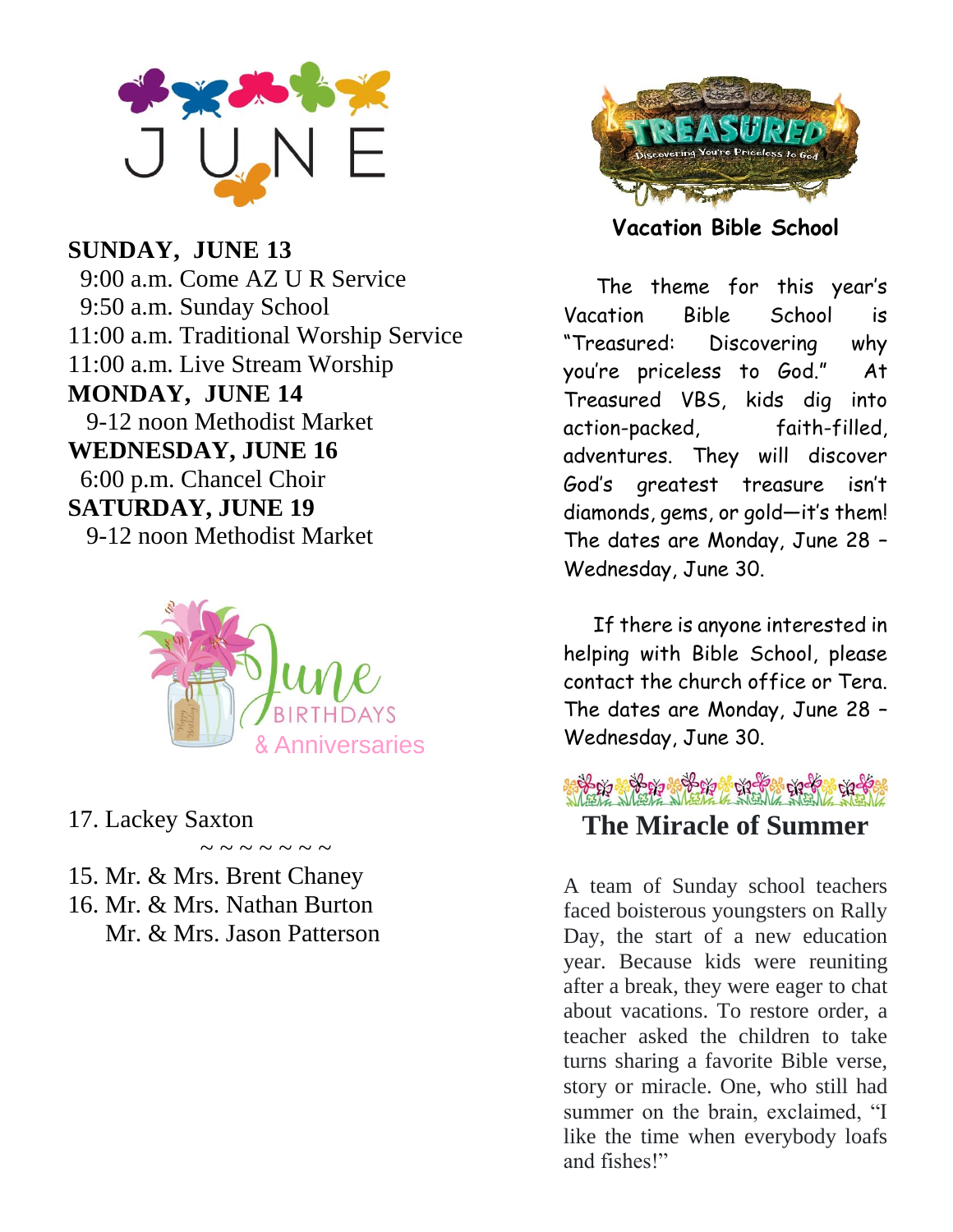



 April 11, 2021 "Allow the children to come to me,"  $\mid$ Jesus said. "Don't forbid them, because the kingdom of heaven belongs to people like these children."

Matthew 19:14



 **This Sunday we will be learning about Mary and Martha, sisters and friends of Jesus. We will learn that Jesus valued people who were not valued by others.**

### **P22 Ministries & Planet 456:**

**Our summer schedule kicked off this past week. We had a great group of children who enjoyed being back at the movies. Be on the look-out for bowling, The** 

**JumpZone, and swimming days in the upcoming weeks.**

#### **Vacation Bible School**

**Our Bible School dates are Monday, June 28 – Wednesday, June 30 8:30 a.m. – 11:30 a.m. This year's theme is** *TREASURED: Discovering why you're priceless to God.*





## **Youth Sunday School**

**Our series for the month of June is "My Heavenly Father." This week's lesson is "For Better or For Worse." We will be discussing God's unconditional love for us. He loves us no matter what. However, it is important that we strive to live according to His will.**

## **Summer Youth Activities**

**The Youth Group has a summer trip planned to visit the Ark Encounter in Kentucky and take in a Cincinnati Reds baseball game while on the trip. The dates are Wednesday, June 23- Saturday, June 26. More summer outings and activities are being planned, and a schedule will be out soon.**

**We are also working on several Wednesday night and Sunday afternoon outings and gatherings.**